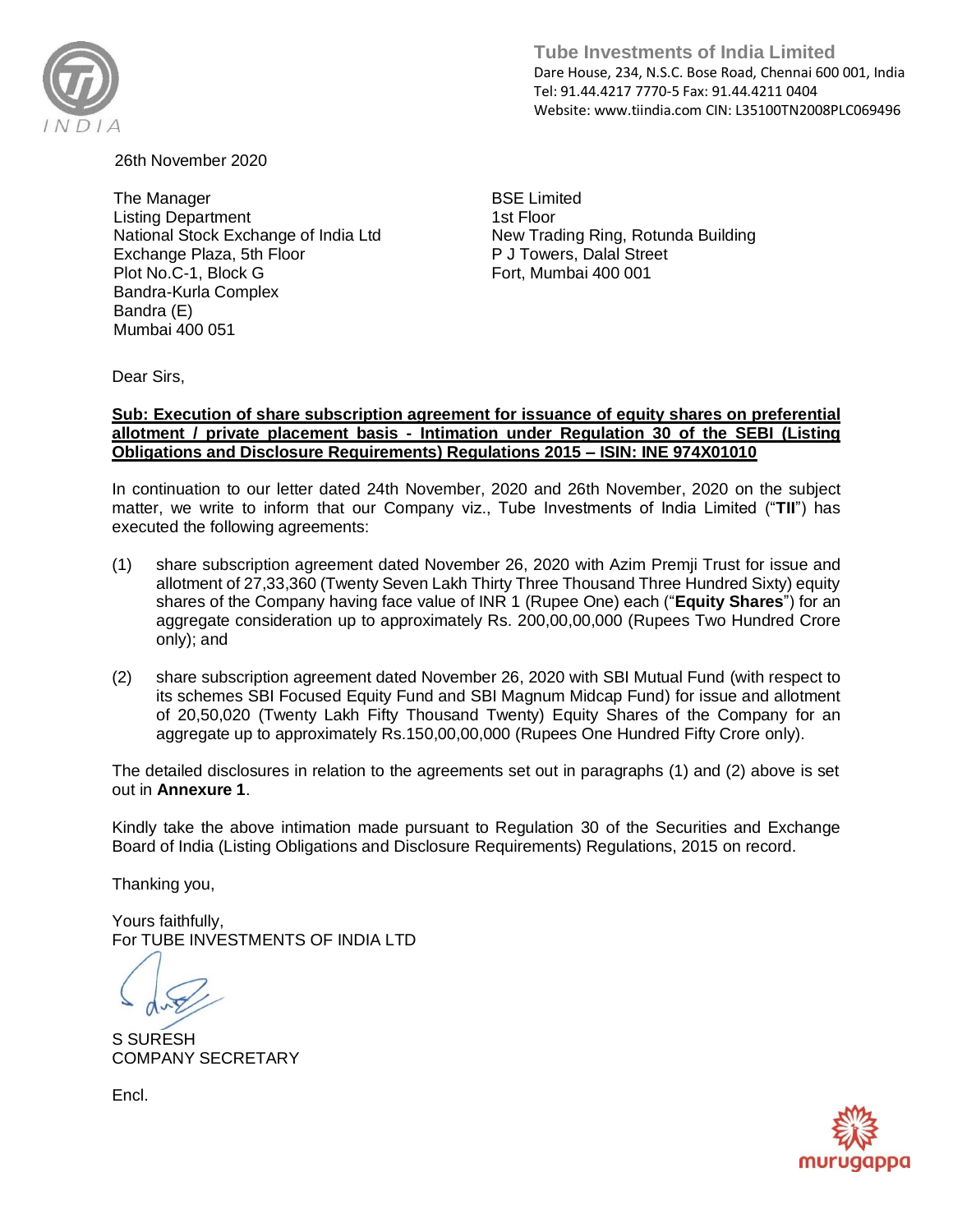

## **1. Share Subscription Agreement with Azim Premji Trust**

| Name(s) of parties with whom                                            | Azim Premji Trust (represented by Azim Premji Trustee                                                                                                                                                                                                                                                                                                                                                                                                         |
|-------------------------------------------------------------------------|---------------------------------------------------------------------------------------------------------------------------------------------------------------------------------------------------------------------------------------------------------------------------------------------------------------------------------------------------------------------------------------------------------------------------------------------------------------|
| the agreement is entered                                                | <b>Company Private Limited)</b>                                                                                                                                                                                                                                                                                                                                                                                                                               |
| Purpose of entering into the<br><b>Agreement</b>                        | Subject to the terms of the subscription agreement, the<br>Company has agreed to issue and allot 27,33,360<br>(Twenty Seven Lakh Thirty Three Thousand Three<br>Hundred Sixty) Equity Shares to Azim Premji Trust on<br>preferential allotment / private placement basis in<br>accordance with Chapter V of Securities Exchange<br>Board of India (Issue of Capital and Disclosure<br>Requirements) Regulations, 2018 ("SEBI<br><b>ICDR</b><br>Regulations"). |
| Significant<br>of<br>terms<br>the                                       | Azim Premji Trust does not have any special rights under                                                                                                                                                                                                                                                                                                                                                                                                      |
| agreement (in brief) special                                            | the share subscription agreement.                                                                                                                                                                                                                                                                                                                                                                                                                             |
| rights like right to appoint                                            |                                                                                                                                                                                                                                                                                                                                                                                                                                                               |
| directors, first right to share                                         | The Equity Shares allotted to Azim Premji Trust will be                                                                                                                                                                                                                                                                                                                                                                                                       |
| subscription<br>in<br>case<br><b>of</b><br>issuance of shares, right to | locked in for the period prescribed under the SEBI ICDR                                                                                                                                                                                                                                                                                                                                                                                                       |
| restrict any change in capital                                          | Regulations.                                                                                                                                                                                                                                                                                                                                                                                                                                                  |
| structure etc                                                           |                                                                                                                                                                                                                                                                                                                                                                                                                                                               |
| Whether the said parties are                                            | <b>No</b>                                                                                                                                                                                                                                                                                                                                                                                                                                                     |
| related to promoter/promoter                                            |                                                                                                                                                                                                                                                                                                                                                                                                                                                               |
| group/group companies in any                                            |                                                                                                                                                                                                                                                                                                                                                                                                                                                               |
| manner. If yes,<br>nature of                                            |                                                                                                                                                                                                                                                                                                                                                                                                                                                               |
| relationship<br>Whether the transaction would                           |                                                                                                                                                                                                                                                                                                                                                                                                                                                               |
| fall<br>within<br>related<br>party                                      | Not Applicable                                                                                                                                                                                                                                                                                                                                                                                                                                                |
| transactions? If yes, whether                                           |                                                                                                                                                                                                                                                                                                                                                                                                                                                               |
| the same is done at "arms                                               |                                                                                                                                                                                                                                                                                                                                                                                                                                                               |
| length"                                                                 |                                                                                                                                                                                                                                                                                                                                                                                                                                                               |
| In case of issuance of shares to                                        | Shares proposed to be Issued - Equity Shares                                                                                                                                                                                                                                                                                                                                                                                                                  |
| the parties, details of issue                                           |                                                                                                                                                                                                                                                                                                                                                                                                                                                               |
| price, class of shares issued                                           | Number of Equity Shares proposed to be issued -                                                                                                                                                                                                                                                                                                                                                                                                               |
|                                                                         | 27,33,360 (Twenty Seven Lakh Thirty Three Thousand                                                                                                                                                                                                                                                                                                                                                                                                            |
|                                                                         | Three Hundred Sixty) each fully paid.                                                                                                                                                                                                                                                                                                                                                                                                                         |
|                                                                         | <b>Issue Price - Rs.731.70 (Rupees Seven Hundred Thirty</b>                                                                                                                                                                                                                                                                                                                                                                                                   |
|                                                                         | One and Paise Seventy) per Equity Share, which is                                                                                                                                                                                                                                                                                                                                                                                                             |
|                                                                         | inclusive of a premium of Rs.730.70 (Rupees Seven                                                                                                                                                                                                                                                                                                                                                                                                             |
|                                                                         | Hundred Thirty Paise Seventy) per Equity Share.                                                                                                                                                                                                                                                                                                                                                                                                               |
|                                                                         | Aggregate Consideration - Rs. 199,99,99,512/- (Rupees                                                                                                                                                                                                                                                                                                                                                                                                         |
|                                                                         | One Hundred Ninety Nine Crore Ninety Nine Lakh Ninety                                                                                                                                                                                                                                                                                                                                                                                                         |

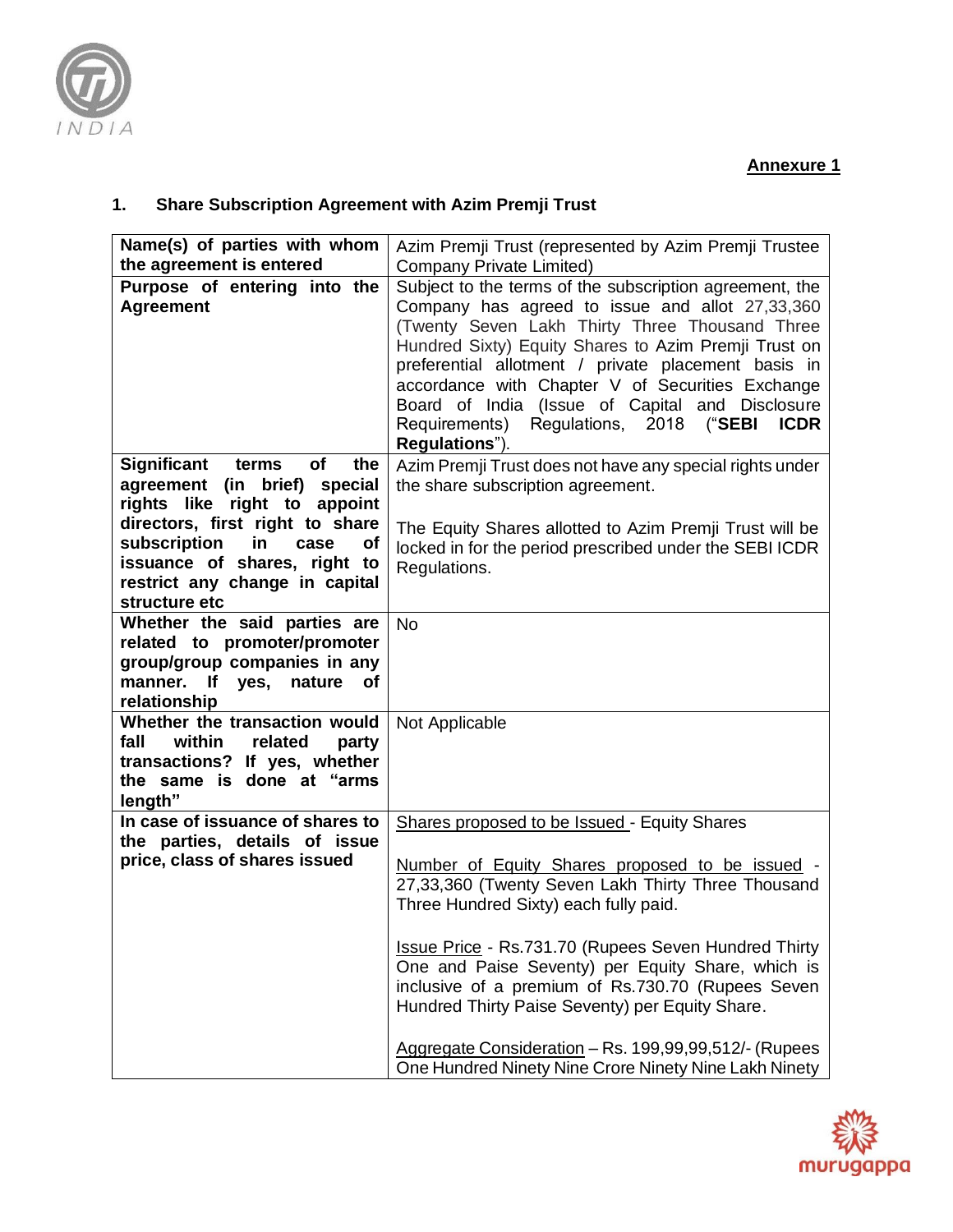

|                                                                                                                                                                                                                                                                                                                                                                               | Nine Thousand Five Hundred Twelve) |
|-------------------------------------------------------------------------------------------------------------------------------------------------------------------------------------------------------------------------------------------------------------------------------------------------------------------------------------------------------------------------------|------------------------------------|
| Any other disclosures related to<br>such agreements, viz., details of<br>nominee on the board of<br>directors of the listed entity,<br>potential conflict of interest<br>arising out of such agreements,<br>etc                                                                                                                                                               | Not Applicable                     |
| case of termination<br>In.<br>or<br>amendment<br>of<br>agreement,<br>listed entity shall disclose<br>additional details to the stock<br>exchange(s):<br>a) name of parties to the<br>agreement;<br>b) nature of the agreement;<br>c) date of execution of the<br>agreement;<br>d) details of amendment and<br>impact thereof or reasons of<br>termination and impact thereof. | Not Applicable                     |

## **2. Share Subscription Agreement with SBI Mutual Fund**

| Name(s) of parties with whom<br>the agreement is entered                                                                                                                              | <b>SBI</b><br>Mutual Fund (represented by SBI<br><b>Funds</b><br>Management Private Limited) with respect to its<br>schemes SBI Focused Equity Fund and SBI Magnum<br>Midcap Fund                                                                                                                                                                                                                                                                                                                                                                                                                              |
|---------------------------------------------------------------------------------------------------------------------------------------------------------------------------------------|----------------------------------------------------------------------------------------------------------------------------------------------------------------------------------------------------------------------------------------------------------------------------------------------------------------------------------------------------------------------------------------------------------------------------------------------------------------------------------------------------------------------------------------------------------------------------------------------------------------|
| Purpose of entering into the<br><b>Agreement</b>                                                                                                                                      | Subject to the terms of the subscription agreement, the<br>Company has agreed to issue and allot Equity Shares to<br>the schemes of SBI Mutual Fund on a preferential<br>allotment / private placement basis in accordance with<br>Chapter V of the SEBI ICDR Regulations as follows:<br>(1) To SBI Focused Equity Fund (a scheme of SBI<br>Mutual Fund) - 15,03,348 (Fifteen Lakh Three<br>Thousand Three Hundred Forty Eight) Equity<br>Shares; and<br>(2) To SBI Magnum Midcap Fund (a scheme of SBI<br>Mutual Fund) - 5,46,672 (Five Lakh Forty Six<br>Thousand Six Hundred Seventy Two) Equity<br>Shares. |
| <b>Significant</b><br>of<br>the<br>terms<br>(in brief)<br>agreement<br>special<br>rights like right to appoint<br>directors, first right to share<br>subscription<br>in<br>Οf<br>case | SBI Mutual Fund (including its schemes SBI Focused<br>Equity Fund and SBI Magnum Midcap Fund) does not<br>have any special rights under the share subscription<br>agreement.                                                                                                                                                                                                                                                                                                                                                                                                                                   |

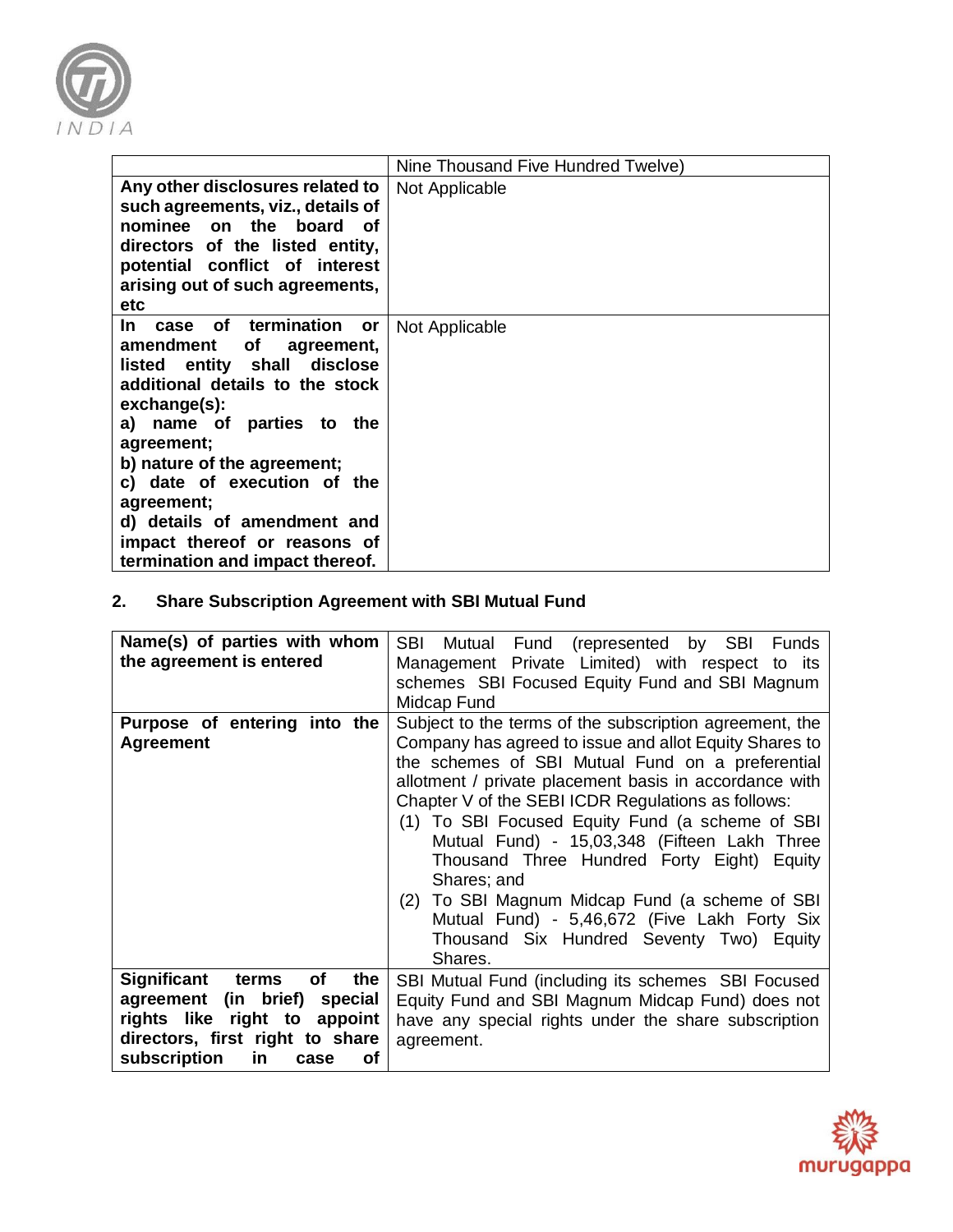

| issuance of shares, right to<br>restrict any change in capital<br>structure etc                                                              | The Equity Shares allotted to SBI Mutual Fund will be<br>locked in for the period prescribed under the SEBI ICDR<br>Regulations.                                                                                     |
|----------------------------------------------------------------------------------------------------------------------------------------------|----------------------------------------------------------------------------------------------------------------------------------------------------------------------------------------------------------------------|
| Whether the said parties are<br>related to promoter/promoter<br>group/ group companies in any<br>manner. If yes, nature of<br>relationship   | <b>No</b>                                                                                                                                                                                                            |
| Whether the transaction would<br>fall<br>within<br>related<br>party<br>transactions? If yes, whether<br>the same is done at "arms<br>length" | Not Applicable                                                                                                                                                                                                       |
| In case of issuance of shares to<br>the parties, details of issue                                                                            | <b>Shares proposed to be Issued - Equity Shares</b>                                                                                                                                                                  |
| price, class of shares issued                                                                                                                | Number of Equity Shares proposed to be issued -                                                                                                                                                                      |
|                                                                                                                                              | To SBI Focused Equity Fund (a scheme of SBI Mutual<br>Fund) - 15,03,348 (Fifteen Lakh Three Thousand Three<br>Hundred Forty Eight) Equity Shares; and                                                                |
|                                                                                                                                              | To SBI Magnum Midcap Fund (a scheme of SBI Mutual<br>Fund) - 5,46,672 (Five Lakh Forty Six Thousand Six<br>Hundred Seventy Two) Equity Shares.                                                                       |
|                                                                                                                                              | <b>Issue Price - Rs.731.70 (Rupees Seven Hundred Thirty</b><br>One Paise Seventy) per Equity Share, which is inclusive<br>of a premium of Rs.730.70 (Rupees Seven Hundred<br>Thirty Paise Seventy) per Equity Share. |
|                                                                                                                                              | Aggregate Consideration -                                                                                                                                                                                            |
|                                                                                                                                              | SBI Focused Equity Fund (a scheme of SBI Mutual<br>Fund) - Rs. 1,09,99,99,731.60 (Rupees One Hundred<br>Nine Crore Ninety Nine Lakh Ninety Nine Thousand<br>Seven Hundred Thirty One Paise Sixty only); and          |
|                                                                                                                                              | SBI Magnum Midcap Fund (a scheme of SBI Mutual<br>Fund) - Rs. 39,99,99,902.40 (Rupees Thirty Nine Crore<br>Ninety Nine Lakh Ninety Nine Thousand Nine Hundred<br>Two Paise Forty only)                               |
| Any other disclosures related to<br>such agreements, viz., details of                                                                        | Not Applicable                                                                                                                                                                                                       |
| nominee<br>on the<br>board<br>of<br>directors of the listed entity,                                                                          |                                                                                                                                                                                                                      |